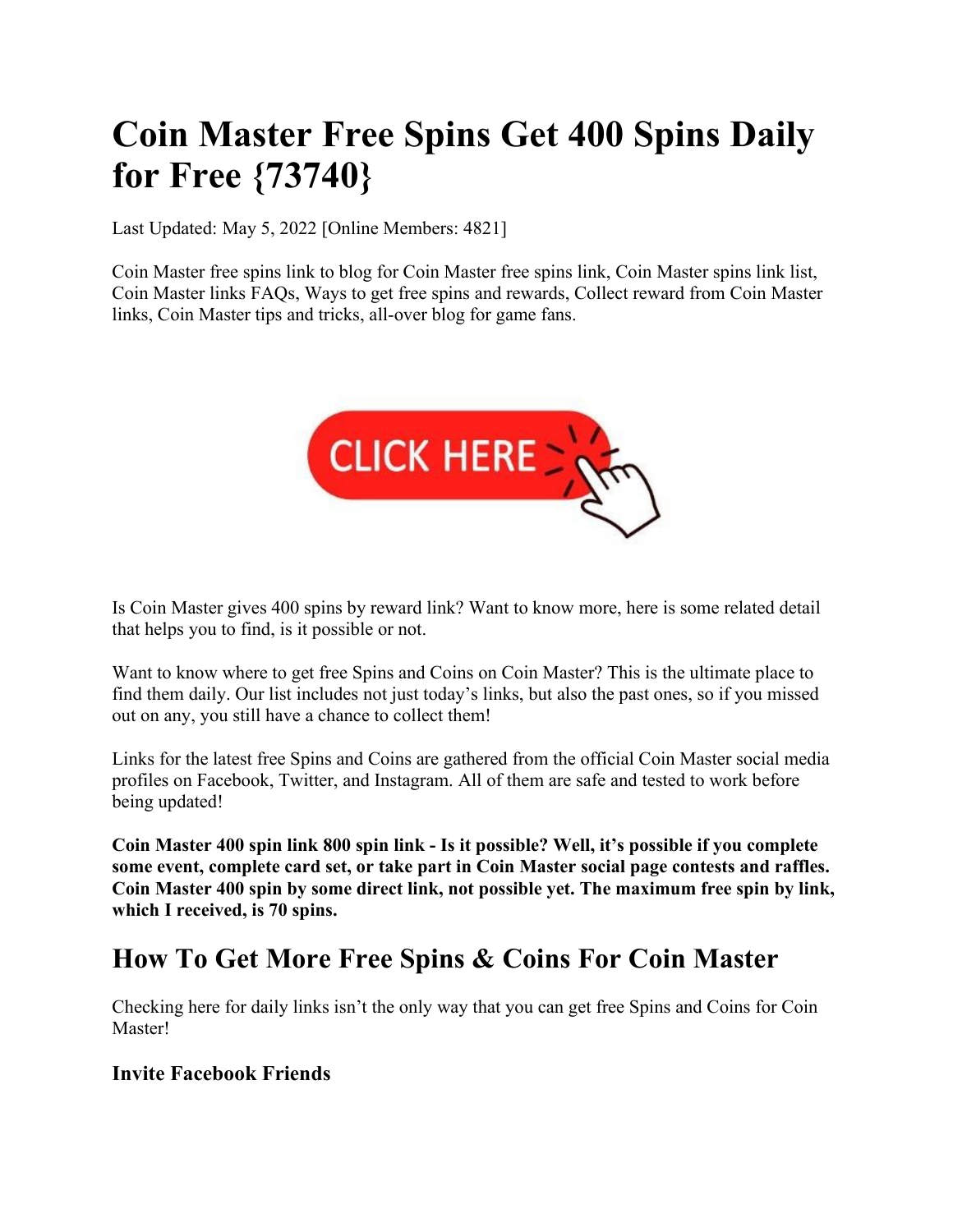Every time you invite a friend on Facebook to play the game you can get 40 Spins for free. To get credit your friend needs to accept the invite, download the game, open it, and log into Facebook so their account is tied to the game. If you have a lot of friends this can add up very quickly.

### **Gift Each Other**

After you've invited all your friends and they have joined then you and your friends can gift each other free Spins and Coins every day! You don't lose any personal Spins this way. In total you can send and receive 100 Spins.

### **Wait A Bit**

Last, but not least you can just wait! Every hour that you wait you will get 5 free Spins adding up to a total of 50 free Spins. That means you should wait ten hours at most if you want to optimize for maximum Spins.

# **What Is Coin Master?**

Merge a base-building strategy game with the chaotic thrill of a slots machine and you've got Coin Master. The gameplay is simple: spin the Slots machine to perform an action. You can earn Coin, attack other players' bases, raid player stashes, or get shields that reduce the effect of other players' attacks. Then use the Coin you gain to construct and upgrade your base's structures.

Coin Master is about as straightforward as they come, so it shouldn't take long for you to pick up the mechanics and start playing. But that doesn't mean there aren't ways to optimize your play and improve your Coin Master experience. Read on for a complete guide to Coin Master, including some tips and tricks to accelerate your base building and keep your Coin stash safe from other players

Coin Master begins with a brief tutorial that introduces you to the basic mechanics, then gives you the freedom to start playing however you want. It's certainly enough to get started, but here we'll get into some of the mechanics the tutorial doesn't explain.

Everything in Coin Master revolves around obtaining and spending Coin. There are three primary means of earning Coin in Coin Master (outside of spending real money for it): 1) winning Coin from the Slots Machine; 2) attacking other players' bases; and 3) raiding other players' bases. In order to perform one of these actions, you must take a Spin on the Slots Machine.

# **Is Coin Master user get 400 spin 800 spin by reward link?**

No, Coin Master daily reward links give limited amounts of spins gifts only. For example minimum 10 and maximum 80 spins. As per our analysis and based on previous all links reward, 400 spin 800 spin by reward links yet not possible.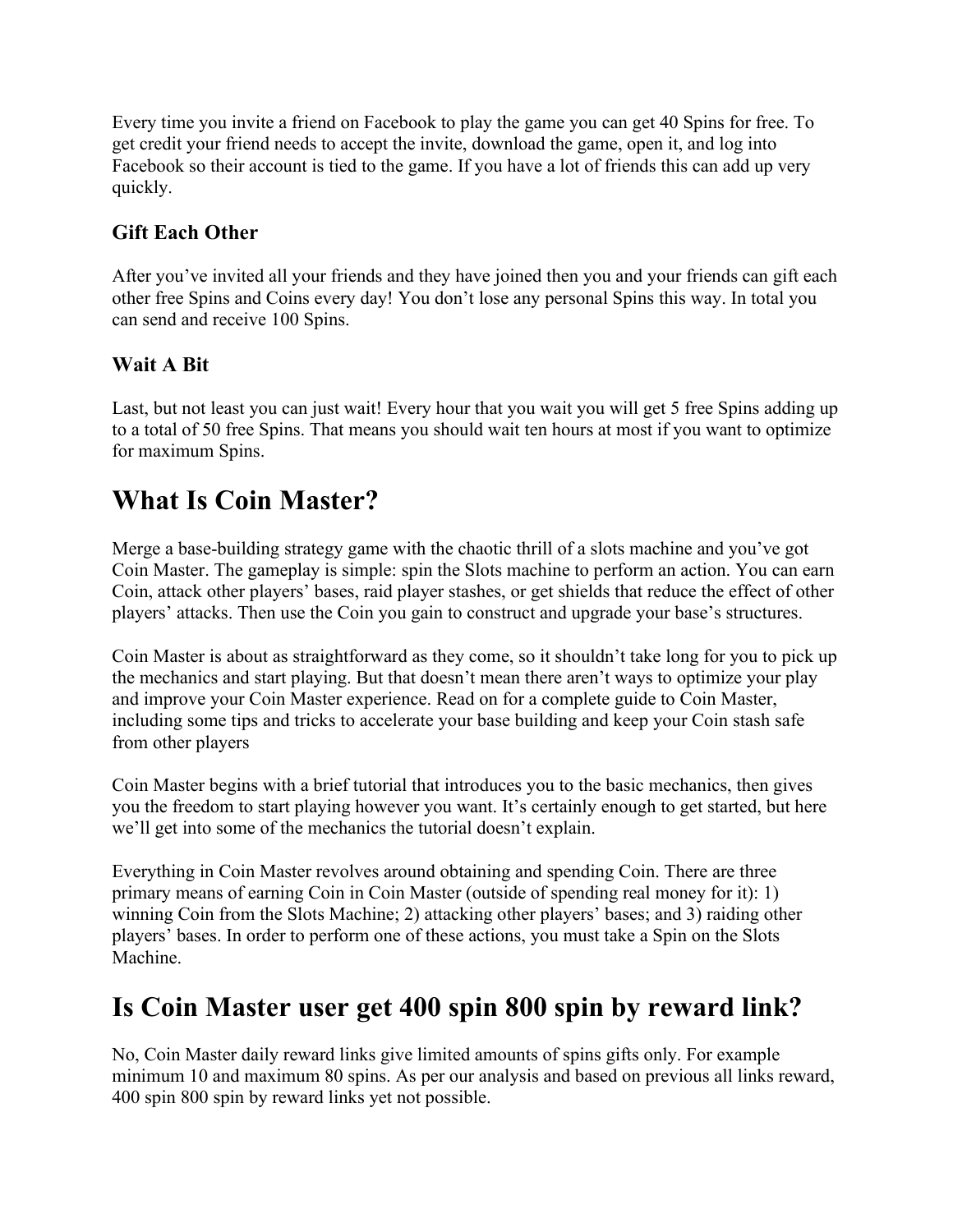# **What is maximum spin reward by Coin Master spin link**

Maximum spins reward given by Coin Master spin link is **80 spins**. This reward is given on Facebook page to celebrate Facebook page follower milestone celebration. There is another maximum spin reward in link format, that is 70 spins reward link, which had been first time offered when Coin Master turns 3!

# **How i get 400 spin 800 spin and more spins**

Well, Coin Master game user can win 400 spin, 800 spin or more spins by doing following things.

- Complete Card sets.
- Complete events.
- Take part in Coin Master social page contents & raffles
- Play Coin Master daily

# **COIN MASTER FREE SPINS FAQ**

Now, we'll answer a bunch of questions you may have regarding getting Coin Master free spins.

### **DO COIN MASTER FREE SPINS LINKS EXPIRE?**

Yes, the daily links that we include at the top of this page expire after three days, which is why we only include those from today and the two days prior.

### **CAN I GET 50 COIN MASTER FREE SPINS?**

Coin Master 50 spin rewards most commonly appear during in-game events, like those that reward you for raiding or battling other players. There's also a small chance to get this number from daily links, so bookmark this page and check back often.

### **CAN I GET 60 COIN MASTER FREE SPINS?**

Yes, though it doesn't appear to happen often from daily links. We'd recommend playing often and participating in events, and following the social media channels to find out what's happening soon.

### **CAN I GET 70 COIN MASTER FREE SPINS?**

We've never seen a Coin Master 70 spin reward appear as part of the daily links, but it has been known to appear as part of special events.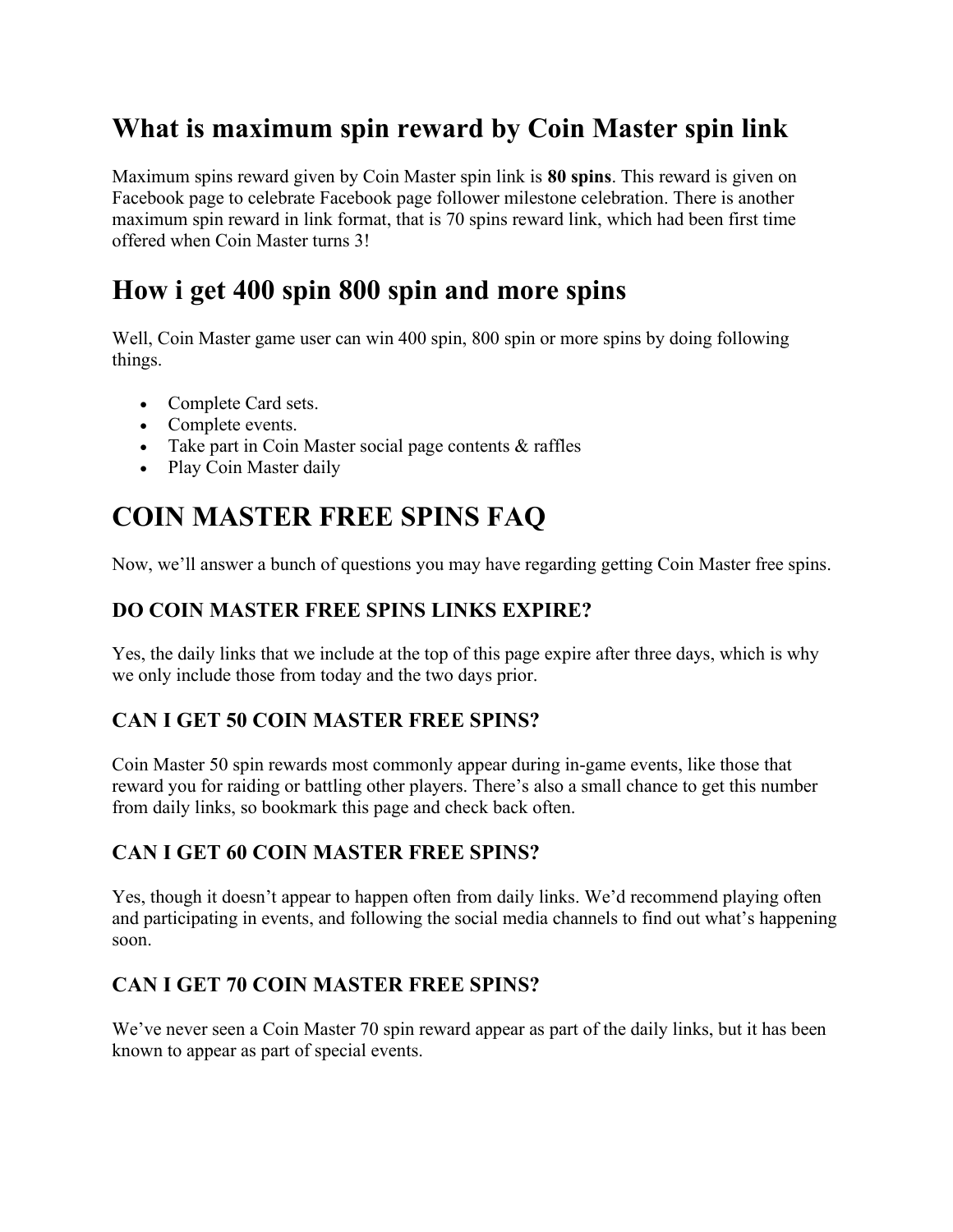To get your hands on this rare reward, we would recommend playing on a daily basis and following the social media channels to get an indication of when the next big event will take place.

### **CAN I GET 100 COIN MASTER FREE SPINS?**

Yes, though not from the daily links. We've seen this number of free spins appear often during in-game events, most notably for those that reward you for raiding and participating in PvP battles.

Play often and follow the social media channels for events to keep an eye out for this.

### **CAN I GET 400 COIN MASTER FREE SPINS?**

Again, 400 spin rewards don't seem to appear as part of the daily rewards cycle, but have been known to crop up during events. Follow the socials and play regularly to get the best chance at this reward.

#### AUGUST 05 2022 UPDATES -

For A Simple Zone Out Time, Coin Master Is A Perfect Match. You'll Use Slot Machines To Earn Coins, Attack, And Raid Other Villages. That's Where The Viking Theme Ends. Coin Master Has No Plot Or Story. The Goal Is To Keep Earning Coins To Build, Improve, Or Repair Your Village And Steal Coins From Your Neighbors. Then You Can Use The Coins You Gained To Construct And Upgrade Your Base's Structures.

Although Coin Master Is Straightforward, There Are Innumerable Ways To Improve Your Play And Overall Experience. So, We Are Here To Save Your Day.

#### HERE'S THE FULL DETAILED GUIDE TO COIN MASTER:

 $\bullet$  BASICS :

Every Task In Coin Master Revolves Around Obtaining And Spending Coin. There Are Three Primary Means Of Earning Coin In Coin Master. Firstly, You Can Win Coin From The Slots Machine. Secondly, You Can Attack Other Players' Bases And Earn Coins. Thirdly, You Can Raid Other Players' Bases And Snatch Away Their Coin Stash. In Order To Perform These Actions, You Will First Have To Take A Spin On The Slots Machine.

#### ● SLOTS MACHINE :

You Can Get To The Slots Machine By Opening The In-Game Menu And Selecting It Or By Swiping Down From The Village View. Below The Slots Machine, You'll See Your Current Number Of Available Spins. Once You're Out Of Spins, You'll Have To Wait For Some Time For Them To Regenerate. The Slots Machine In Coin Master Has Four Reels With Four Different Symbols. If You Manage To Get Four Of The Same Symbols In A Row, You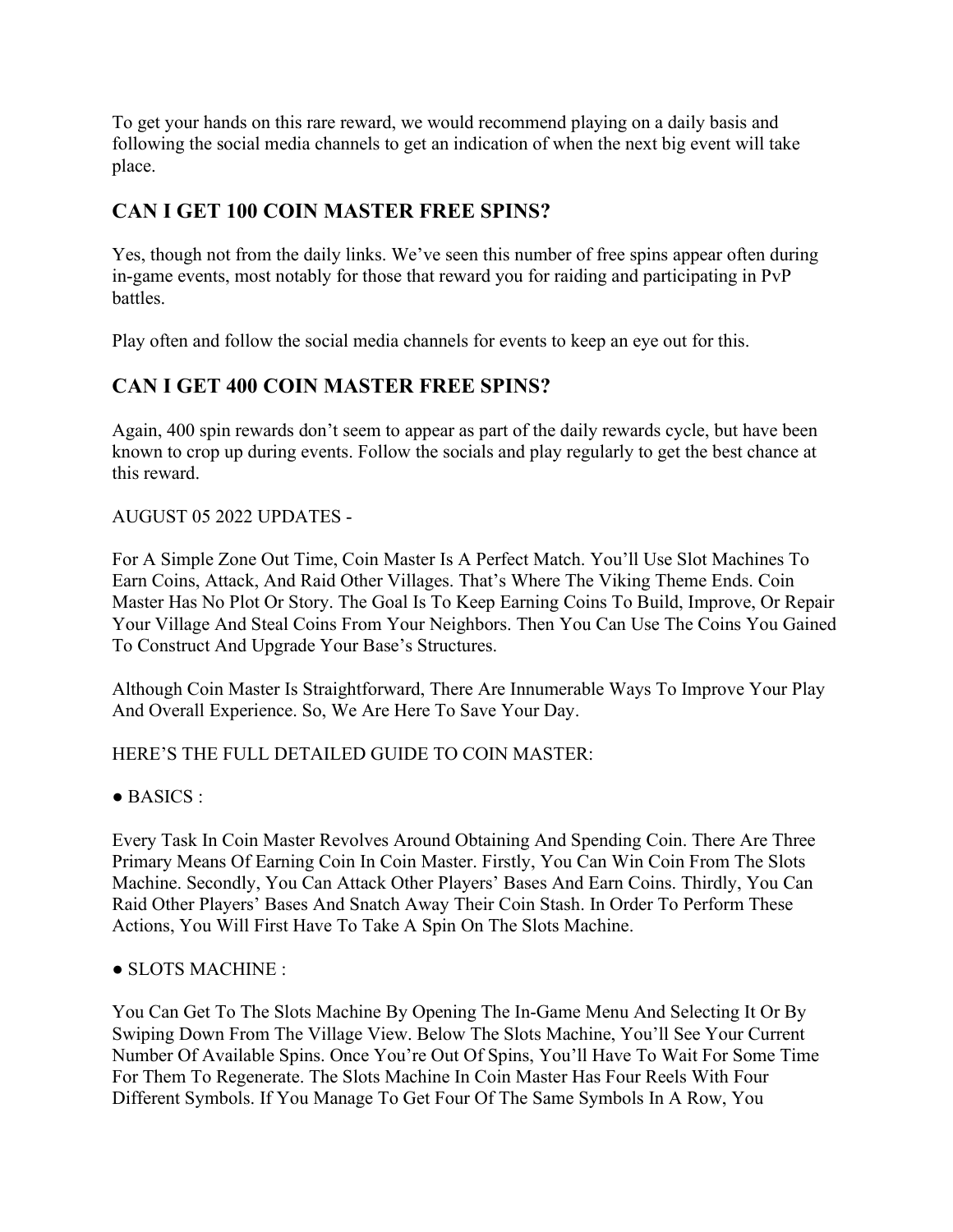Immediately Perform That Action. The Four Symbols Are A Bag Of Coin, A Hammer, A Pig Bandit, A Shield, And A Spin Capsule.

Let's Get To Know The Symbols First :

1. The Bag Of Coin: The Bag Of Coin Simply Gives You Coin. Unlike The Other Pictures, You Will Not Need An Entire Row Of These To Earn A Reward. Every Bag Of Coin You Get After A Spin Nets You A Small Reward, But Getting An Entire Row Of Them Gives A Bigger Payout Than Four Individual Bags Of Coin Would.

2. The Hammer: If You Manage To Get An Entire Row Of Hammers, You Will Be Able Attack Another Player's Base. If You've Linked Your Facebook Account To Coin Master, You Can Choose A Friend To Attack, Otherwise The Game Itself Picks A Random Player.

The Player's Village Will Appear On Your Screen And You Will Asked To Choose Which Of Their Buildings You Want To Attack. Attacking A Building Will Benefit You With A Coin Reward And Will Reduce The Star Level Of The Attacked Building.

3. The Pig Bandit: If You Get Four Of Pig Bandits In A Row, You Immediately Get To Perform A Raid, But You Can't Choose The Target Of Your Raid. You'll Be Assigned A Raid Target Automatically. When The Raid Will Begin, You Will Be Taken To Your Village And Given Three Shovels To Dig Holes.

There Are Several Locations In The Village That You Can Dig Up, Which Are Marked By Large X's. You'll Have To Pick Three Holes To Dig And Some Of Them Will Contain A Significant Amount Of Coins. The Best Part Is These Coins Are Taken Directly From The Victim's Current Coin Stash.

4. The Shield: The Shield Is Used To Protect Your Base From Enemy Attacks. If You Get Three Shields At Once, Then You'll Be Protected From Three Attacks. If You Have A Shield When An Enemy Attacks One Of Your Buildings, Your Building Will Be Protected And Therefore It Will Not Go Down In Star Rating. Notably, The Shield Doesn't Protect You From Raids.

In Case You Attack A Player With A Shield, You Will Still Gain 50,000 Coins But The Player's Building Won't Take Any Damage And Won't Go Down In Star Rating.

• Increase Spinning Speed :

If You Get To Accumulate A Large Number Of Spins, You Can Increase Spinning Speed. When You Increase Spinning Speed, Each Spin Of The Slots Machine Spends Multiple Spins But You Also Increase Your Chances Of Winning Big. Bets Multiply The Rewards You Earn From Slots Machine Spins.

● VILLAGE BUILDING :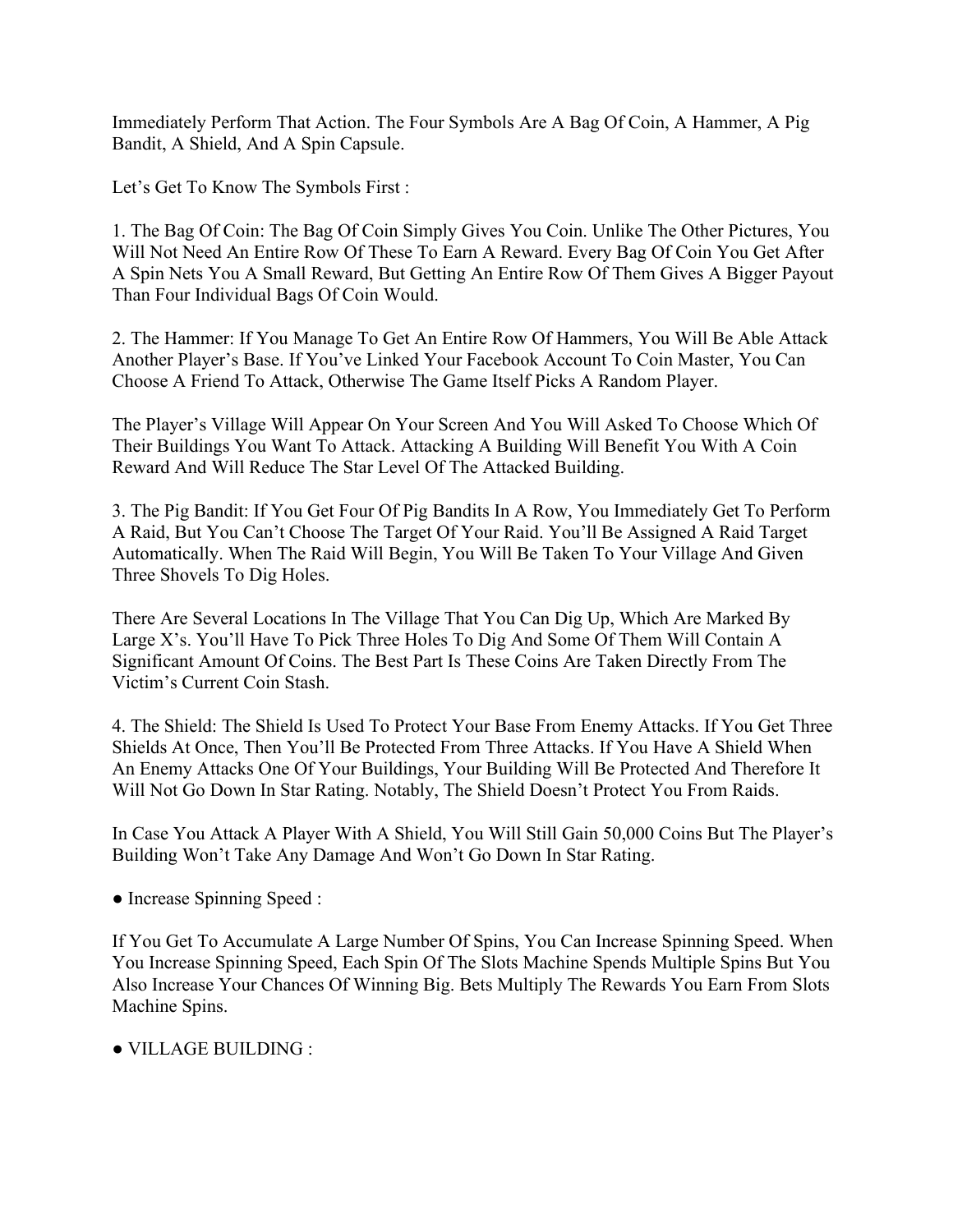Villages Serve As Levels In Coin Master. There Are Five Buildings You Must Construct In Each Level. In Order To Complete It And Advance To The Next Village, You Must Upgrade All Of The Buildings In Your Current Village To 5-Star Rating.

Upgrading Buildings Costs Coin, And Upgrades Become Progressively More Expensive The Further On You Get In The Game.

#### ● THE REVENGE MECHANIC :

The Revenge Mechanic Allows You To Get Back At A Player Who Has Previously Attacked Your Village. Firstly, Spin The Slots Machine. If You Get A Full Row Of Hammers, The Game Will Take You To The Attack Screen And Transition To A Random Village. There Will Be A Revenge Option On The Top Of Your Screen. You Will Have To Select This And The Game Will Bring Up A List Of All The Players Who Have Recently Attacked You. Pick One And You'll Be Taken To That Person's Village Where You Can Get Back At Them.

#### $\bullet$  CHESTS :

Chests Can Be Purchased From The In-Game Shop For Coins. All Chests Can Give You Cards Of Up To 5-Star Quality Level, But The More Expensive Chests Have Greater Odds Of Dropping Higher Quality Cards. Higher Level Chests Also Have Lower Odds Of Dropping Low Level Cards Than Low Level Chests. You Can Also Receive Pet Snacks, Pet XP, Or Bonus Spins From Chests. These Are Added To Your Inventory Atop The Cards You Receive

#### $\bullet$  CARDS :

There Are Several Themed Card Collections, And Each Collection Contains Nine Cards. Collect All Nine Cards In A Collection And You're Rewarded With Bonuses, Including Free Spins, A Huge Influx Of Coin, And Even Pets.

The More Expensive The Chest, The More Cards You'll Find Within. The Quality Of The Cards You Can Get From A Chest Is Dependent On Your Current Village Level. One You Reach The Higher Village Levels, You Also Have The Chance Of Getting Special Gold Cards From The Chests You Open.

One Of The Most Exciting Mechanics In Coin Master Is The Card Trading System. You Can Send Up To 5 Cards To Your Friends Every Day, So It's A Good Idea To Join Coin Master Forums And Communities.

The Joker Card Is An Ultra Rare Card That You Can Earn By Participating In Coin Master Events Or By Unlocking Mystery Chests. The Joker Card Has The Ability To Transform Into Any Card You Want, Even Gold Cards.

Tips, Tricks, And Techniques To Get The Most From Your IPhone.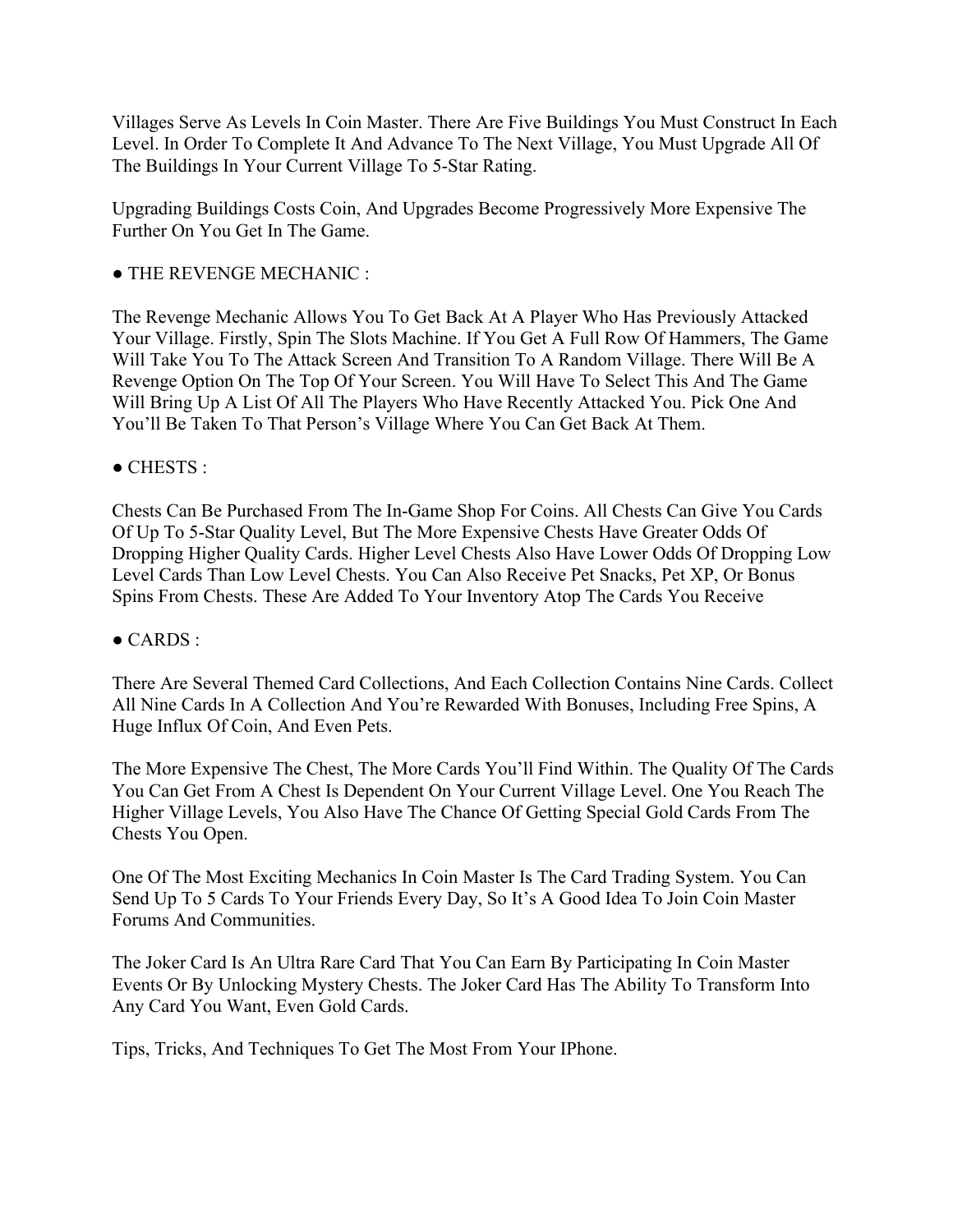You can make the most of your iPhone if you just learn to fully use it. There are so many useful apps and features that the uses for an iPhone are seemingly endless. No matter what your interests in life, or the things you need from a phone, iPhone can usually do it. They can also do things that you might have never even dreamed of. Use the tips from this article to help you find more ways the make the most of your iPhone.

You won't need to worry about ending up on the wrong road with the iPhone. The iPhone's maps app comes loaded onto your phone right when you get it, making it a breeze to locate yourself as long as you're connected to the network. This is great for helping you get back home or visiting a new place you haven't seen yet.

Save a wet iPhone with white rice! If you are unfortunate enough to drop your beloved iPhone in the toilet or a puddle, all is not lost. Do not turn the phone on. Dry it with a towel. Then, place the phone inside a zippered freezer bag filled with uncooked white rice. The next morning, there is a good chance your previously wet iPhone will work again.

If you want to use special characters in your text, the iPhone makes it easy. Here's how to get that accomplished. If you touch an individual letter for only a few seconds, options will appear for that letter. You will see a box appear that has several more keys. There you can choose as many of those keys as you'd like!

To save battery life on your iPhone, use this trick. When unlocking your phone, cover the area just above the earpiece. This will block the sensor that detects how bright the room is, which tricks the phone into believing your are in a darker space. When the screen powers on, it will be less bright, using less power.

If you are using certain apps that allow you to select a word, you can get definitions for any word that you do not recognize. All you need to do is press and hold the word and a box will come up that will ask if you would like to define it.

Don't scribble that phone number you searched for onto a scrap of paper. If you locate a number in Safari that you would like to call, there is no need to use the regular dialer. Just tap on the phone number, instead, and the phone will call it automatically.

To conserve battery life, lower the display brightness of your screen. You only need a bright screen in dimly lit situations, so lower it during the day or anytime you will not be using the phone for some time. This is a great way to conserve battery life and avoid having to charge your phone so often.

When you are scrolling down the screen viewing long list or web page on your iPhone, there is a quick way to return to the beginning. Instead of swiping over and over again to scroll back up, simply tap the bar at the top of your screen. This will take you back to the top of the page right away.